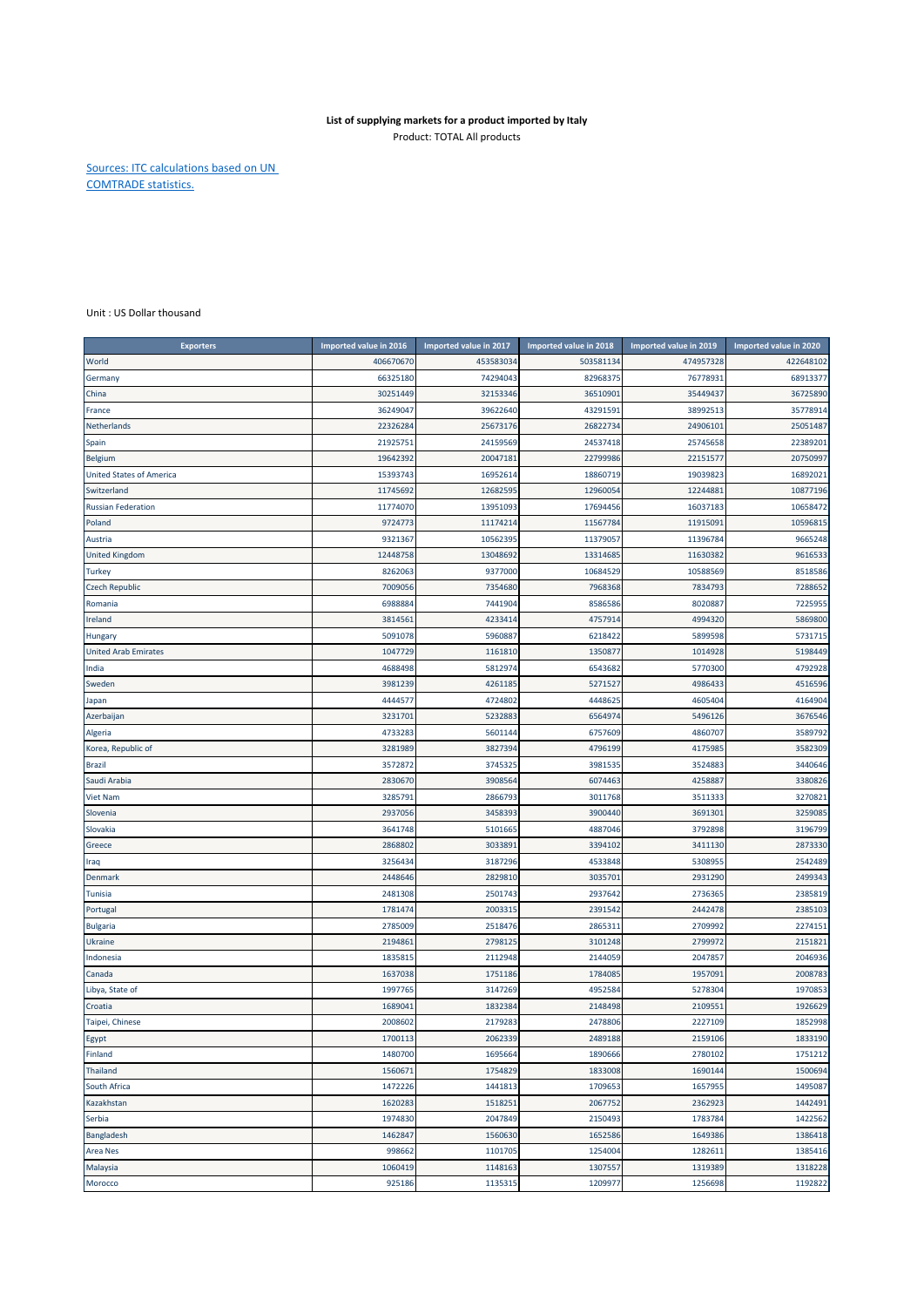| Qatar                             | 1012294 | 1371189 | 1831045 | 1503959          | 1170926 |
|-----------------------------------|---------|---------|---------|------------------|---------|
| Mexico                            | 1188437 | 1071211 | 1098733 | 1211720          | 1107282 |
| Colombia                          | 620118  | 707918  | 780673  | 1009910          | 1107239 |
| Albania                           | 992290  | 1152063 | 1322709 | 1242468          | 1104293 |
| Nigeria                           | 668252  | 882814  | 1435346 | 1716253          | 1072189 |
| Argentina                         | 1085399 | 1139511 | 1204816 | 1106418          | 976458  |
| Norway                            | 742527  | 978038  | 1686563 | 1244729          | 945765  |
| Israel                            | 1000102 | 927106  | 940530  | 894359           | 834377  |
| Pakistan                          | 663022  | 711102  | 772913  | 826575           | 714289  |
|                                   | 752507  | 744799  | 935220  | 743400           | 688487  |
| <b>Bosnia and Herzegovina</b>     |         |         |         |                  |         |
| Chile                             | 906689  | 951129  | 893263  | 782653           | 647619  |
| Lithuania                         | 546827  | 618095  | 663107  | 813321           | 626090  |
| Luxembourg                        | 966808  | 719596  | 639072  | 774540           | 555824  |
| Singapore                         | 289775  | 377285  | 488445  | 462522           | 536802  |
| Peru                              | 482239  | 589468  | 678987  | 598018           | 504722  |
| Ecuador                           | 389723  | 537746  | 598721  | 485923           | 489176  |
| Sri Lanka                         | 375965  | 449240  | 51292   | 476262           | 429181  |
| Australia                         | 536994  | 676503  | 696740  | 568632           | 388697  |
| Hong Kong, China                  | 264219  | 307163  | 359119  | 372874           | 347321  |
| Mozambique                        | 406697  | 454485  | 543992  | 421426           | 346840  |
| Cambodia                          | 339726  | 367152  | 440353  | 431290           | 338087  |
| Philippines                       | 240283  | 301042  | 302069  | 330535           | 307919  |
| Côte d'Ivoire                     | 328628  | 274779  | 286247  | 244191           | 293083  |
| Myanmar                           | 105048  | 144105  | 280881  | 348757           | 285739  |
| Uruguay                           | 239679  | 310737  | 353426  | 348618           | 285471  |
| Angola                            | 452292  | 391097  | 522644  | 528526           | 282872  |
| Congo, Democratic Republic of the | 168089  | 263892  | 241266  | 288850           | 281623  |
| Cameroon                          | 428371  | 364377  | 537365  | 525423           | 272315  |
| Malta                             | 449424  | 524355  | 327585  | 426727           | 252617  |
| Moldova, Republic of              | 262943  | 312087  | 371517  | 294435           | 251272  |
| Congo                             | 779992  | 532235  | 454383  | 515216           | 250332  |
| Costa Rica                        | 294153  | 229444  | 243695  | 240819           | 229879  |
|                                   |         |         |         |                  | 207640  |
| Venezuela, Bolivarian Republic of | 94015   | 189225  | 157687  | 301301           |         |
| <b>New Zealand</b>                | 272091  | 259794  | 268360  | 225482<br>244012 | 199384  |
| Guatemala                         | 112375  | 171137  | 172157  |                  | 186760  |
| Macedonia, North                  | 189229  | 180586  | 221672  | 194302           | 174448  |
| Latvia                            | 135439  | 156295  | 179145  | 257602           | 167315  |
| Sudan                             | 17824   | 26775   | 19806   | 40084            | 163799  |
| Ghana                             | 247172  | 184037  | 170666  | 339924           | 163185  |
| <b>Bahrain</b>                    | 136372  | 124487  | 334131  | 137061           | 159480  |
| Estonia                           | 130197  | 152505  | 167377  | 152684           | 159167  |
| Mauritania                        | 116600  | 123160  | 11263:  | 135845           | 146090  |
| Uganda                            | 109203  | 144790  | 138089  | 130571           | 144493  |
| Europe Othr. Nes                  | 275417  | 339574  | 252809  | 461063           | 138659  |
| Bolivia, Plurinational State of   | 56201   | 44276   | 41757   | 94914            | 124425  |
| Iran, Islamic Republic of         | 1161404 | 3805015 | 3457892 | 170500           | 121932  |
| Turkmenistan                      | 420078  | 140862  | 53070   | 101197           | 117939  |
| Honduras                          | 71115   | 80448   | 73423   | 75697            | 111836  |
| Papua New Guinea                  | 73357   | 85810   | 64358   | 79597            | 109352  |
| <b>Mauritius</b>                  | 154760  | 167761  | 96847   | 110828           | 100803  |
| Namibia                           | 189788  | 247537  | 275452  | 183871           | 97413   |
| Paraguay                          | 332630  | 309538  | 184859  | 136082           | 85561   |
| Zimbabwe                          | 53797   | 108105  | 130781  | 108711           | 84812   |
| Ethiopia                          | 57328   | 55659   | 67049   | 78682            | 77501   |
| Cyprus                            | 72937   | 92884   | 122588  | 183646           | 77353   |
| <b>Belarus</b>                    | 77429   | 86021   | 98989   | 93750            | 73500   |
| Dominican Republic                | 54539   | 63064   | 85902   | 65242            | 70730   |
| Lebanon                           | 38231   | 46558   | 49372   | 41242            | 59200   |
| <b>Equatorial Guinea</b>          | 238949  | 143445  | 255583  | 57501            | 58383   |
| Oman                              | 55546   | 63599   | 98897   | 119628           | 57757   |
|                                   | 75617   | 85195   | 120993  | 112979           | 56408   |
| Senegal                           |         |         |         |                  |         |
| Gabon                             | 391649  | 231847  | 219815  | 199193           | 50627   |
| Solomon Islands                   | 33872   | 42411   | 56052   | 59187            | 50383   |
| Nicaragua                         | 30231   | 40374   | 45356   | 35781            | 46432   |
| Tajikistan                        | 79771   | 23295   | 17490   | 17612            | 45874   |
| Armenia                           | 33332   | 37511   | 50301   | 58841            | 41999   |
| Cayman Islands                    | 31341   | 12150   | 10973   | 6021             | 39504   |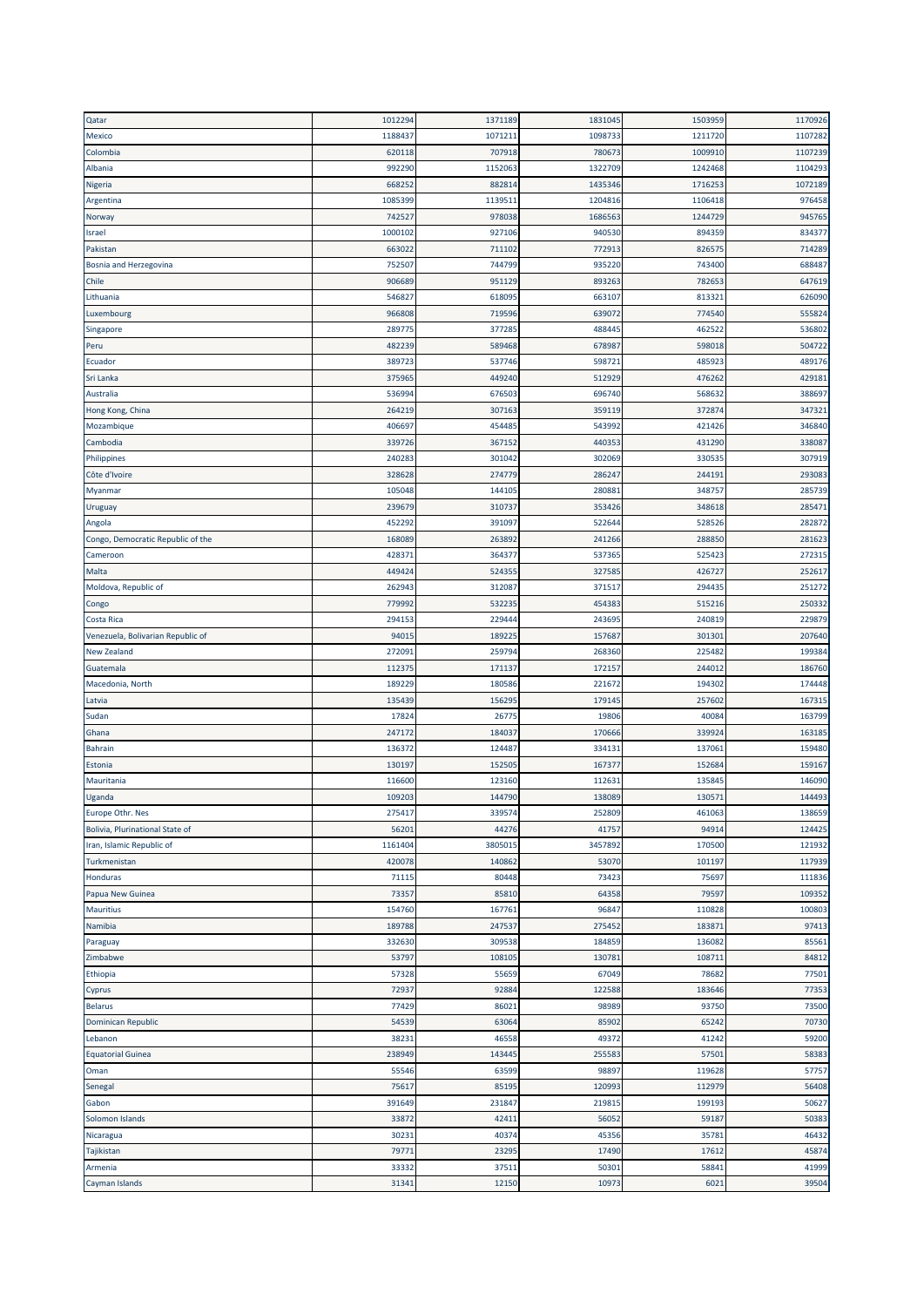| <b>El Salvador</b>                   | 30200          | 31908         | 37839       | 27360        | 38462 |
|--------------------------------------|----------------|---------------|-------------|--------------|-------|
| Jordan                               | 47927          | 50790         | 61432       | 55040        | 38275 |
| Seychelles                           | 52472          | 47511         | 48106       | 31393        | 37912 |
| Georgia                              | 70751          | 60061         | 62534       | 54611        | 36965 |
| Panama                               | 20558          | 18965         | 72693       | 44902        | 33807 |
| Mongolia                             | 42171          | 49636         | 48268       | 52114        | 28468 |
| Kenya                                | 57593          | 61119         | 55879       | 43234        | 28460 |
| Zambia                               | 49522          | 73140         | 56125       | 49126        | 27204 |
| Tanzania, United Republic of         | 42501          | 46993         | 43709       | 24445        | 25780 |
| Madagascar                           | 27435          | 30444         | 33134       | 32177        | 24549 |
| South Sudan                          | $\mathsf{C}$   | $\Omega$      | $\mathbf 0$ | $\Omega$     | 24312 |
| <b>Burkina Faso</b>                  | 2774           | 31798         | 20720       | 56588        | 22834 |
| Lao People's Democratic Republic     | 30778          | 22735         | 22130       | 33490        | 20820 |
| Cuba                                 | 21600          | 23061         | 16721       | 17248        | 19042 |
| Montenegro                           | 26618          | 21874         | 20698       | 19744        | 17135 |
| Eswatini                             | 7662           | 22741         | 14434       | 26252        | 16711 |
| Uzbekistan                           | 15773          | 31871         | 2014        | 34484        | 16318 |
| Kuwait                               | 1027921        | 136321:       | 438095      | 61905        | 15648 |
| <b>Marshall Islands</b>              | 43             | 1231          | 309         | 172          | 14853 |
| Liberia                              | 28585          | 2178          | 4620        | 10394        | 14664 |
| <b>Trinidad and Tobago</b>           | 17837          | 106401        | 35184       | 280831       | 14124 |
| Iceland                              | 26051          | 21006         | 23301       | 13213        | 13523 |
| Central African Republic             | 1457           | 1044          | 1144        | 3278         | 12253 |
| Fiji                                 | 130            | 16430         | 82          | 59           | 11148 |
| Togo                                 | 14585          | 13370         | 8308        | 7827         | 9386  |
| <b>Maldives</b>                      | 9974           | 9300          | 15020       | 12229        | 9356  |
| Guyana                               | 30164          | 21612         | 14529       | 17944        | 9085  |
| Macao, China                         | 6378           | 9038          | 8834        | 9150         | 8364  |
| Cabo Verde                           | 7317           | 7335          | 10467       | 8359         | 8054  |
|                                      | 1218           | 1671          | 3139        | 4235         | 6889  |
| Afghanistan<br>Nepal                 | 10668          | 11371         | 12215       | 9996         | 6433  |
| <b>British Virgin Islands</b>        |                | 17799         | 20109       | 9801         | 6421  |
|                                      | 7260           |               |             |              |       |
| Rwanda                               | 3391           | 2878<br>10333 | 6416        | 7062<br>6642 | 6323  |
| Yemen                                | 4166           |               | 9637        |              | 6298  |
| Suriname                             | 1934           | 865           | 1498        | 2563         | 5696  |
| Bhutan                               | 135            | 4085          | 10609       | 5793         | 5292  |
| Syrian Arab Republic                 | 8347           | 8165          | 9112        | 5032         | 5075  |
| Malawi                               | 13402          | 12144         | 8189        | 2612         | 4396  |
| Guinea                               | 4395           | 4469          | 2458        | 4111         | 3772  |
| Jamaica                              | 2169           | 1865          | 19537       | 3061         | 3140  |
| <b>Benin</b>                         | 7567           | 5965          | 3226        | 1246         | 2783  |
| Gambia                               | 299            | 1472          | 569         | 4916         | 2524  |
| Saint Vincent and the Grenadines     | 2929           | 15            | 6509        | 8980         | 2175  |
| Palestine, State of                  | 1892           | 918           | 802         | 1202         | 1850  |
| New Caledonia                        | 12112          | 9657          | 10803       | 3499         | 1682  |
| Eritrea                              | 2456           | 2332          | 2581        | 1917         | 1614  |
| Bahamas                              | 2141           | 931           | 1726        | 2539         | 1566  |
| Haiti                                | 2487           | 1180          | 2797        | 1994         | 1517  |
| <b>Belize</b>                        | 14950          | 28666         | 124         | 4351         | 1093  |
| Mali                                 | 6840           | 5696          | 5056        | 3778         | 1078  |
| Kyrgyzstan                           | 1102           | 15558         | 1692        | 2194         | 898   |
| <b>Burundi</b>                       | 2098           | 2169          | 2086        | 2062         | 885   |
| Somalia                              | 982            | 626           | 687         | 368          | 876   |
| Gibraltar                            | 6728           | 19706         | 44442       | 21           | 785   |
| <b>Brunei Darussalam</b>             | 151            | 409           | 1520        | 248          | 776   |
| Falkland Islands (Malvinas)          | $\overline{0}$ | $\mathbf 0$   | 387         | 271          | 695   |
| <b>Barbados</b>                      | 431            | 598           | 8924        | 502          | 676   |
| French Polynesia                     | 3910           | 3296          | 3890        | 2829         | 674   |
| Guinea-Bissau                        | 339            | 0             | 113         | 123          | 672   |
| Andorra                              | 503            | 601           | 662         | 675          | 625   |
| Faroe Islands                        | 194            | 487           | 654         | 817          | 447   |
| Kiribati                             | $\mathbf 0$    | 1             | $\mathbf 0$ | $\mathbf 0$  | 397   |
| United States Minor Outlying Islands | 155            | 230           | 267         | 293          | 306   |
| Saint Helena                         | 65             | 50            | 647         | 14           | 284   |
| Saint Pierre and Miquelon            | 8              | 0             | $\mathbf 0$ | В            | 256   |
| Sierra Leone                         | 702            | 406           | 633         | 895          | 230   |
| Antigua and Barbuda                  | 71             | 54            | 336         | 323          | 201   |